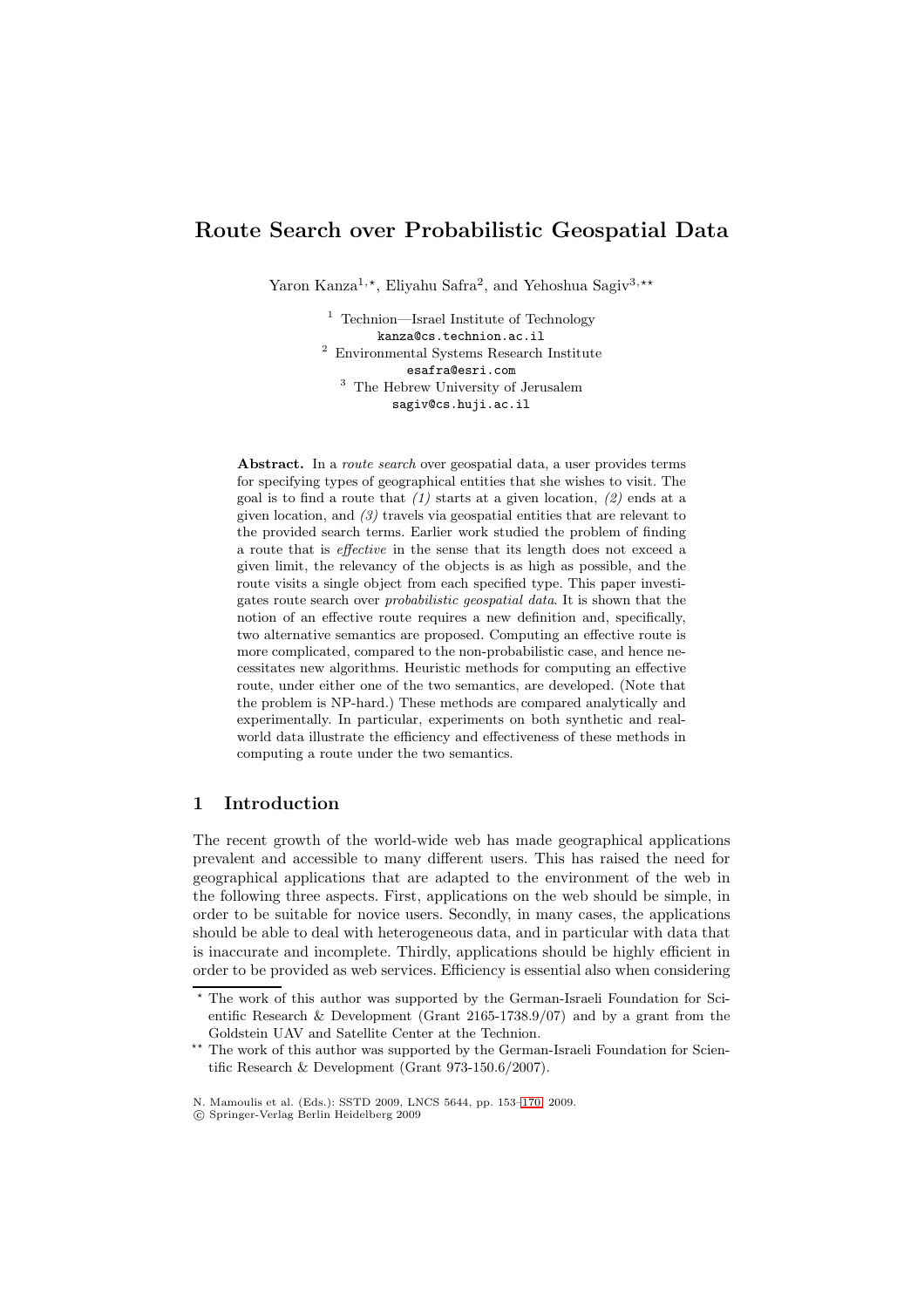geographical applications that should run on devices with a limited computation power, such as cellular phones or car navigation systems.

One of the geographic applications that is recently being adapted to the web is a *route search*. In a route search, the goal is to find a route that starts at a given location, ends at a given location and travels via geographical entities that satisfy the search terms. The search terms define which geographical entities the route should visit in order to satisfy the needs of the user—*i.e.*, they define the types of these entities and additional constraints about them. For example, suppose that Alice has to go from her office to a meeting at a certain place, and on her way she wants to stop by at an ATM, a restaurant that serves a specific kind of food and a pharmacy. A route-search application should receive these requirements as a query and then return a route that starts at the office of Alice, ends at the location of the meeting, and travels via an ATM, a restaurant and a pharmacy, not necessarily in this specific order.

Data on the web might be inaccurate and incomplete. This can be caused by changes in the real world that have not yet been updated in the database. For instance, a restaurant has been closed, but still appears in the database. It can also be the result of errors caused by incorrect integration of data that arrive from different sources on the web. An integration allows utilizing different sources of information; however, an incorrect join leads to an inaccurate result. For instance, if one restaurant is erroneously joined with the menu of another restaurant, query results over such data may not be correct.

Uncertainty is affected not just by the data, but also by the accuracy of the query. Commonly, queries on the web are simple and imprecise, which leads to uncertainty regarding whether a given geographical entity satisfies the user requirements. For example, when Alice arrives at the restaurant, she might find that it does not serve food that complies with her diet. Similarly, the pharmacy may be closed or may not include the medicine she needs.

For coping with inaccuracy and incompleteness, we use a probabilistic model. In a probabilistic model, each geographic object is assigned a *probability-ofsuccess*. The probability-of-success indicates how likely it is that the geographical entity represented by the object will satisfy the user specifications. For example, when a user asks for a route that travels via a place that sells pizza, a place called "Pizza Hut" will receive a very high probability of success. Similarly, a place called "Italian Restaurant" will also receive a high probability of success. However, for a place called "Japanese Restaurant," the assigned probability should be much lower. This assigned probability can be based on collected statistics, on information-retrieval techniques and on user profiling, *e.g.*, for a user whose profile indicates he has a low income, the probability-of-success of expensive restaurants should be reduced in comparison to the probability assigned to economy restaurants. How exactly to assign these statistics is, however, beyond the scope of this paper.

When computing a route over probabilistic data, two approaches are possible. In the first approach, the route should travel via exactly one object of each required type, while attempting to go via the objects whose probability-of-success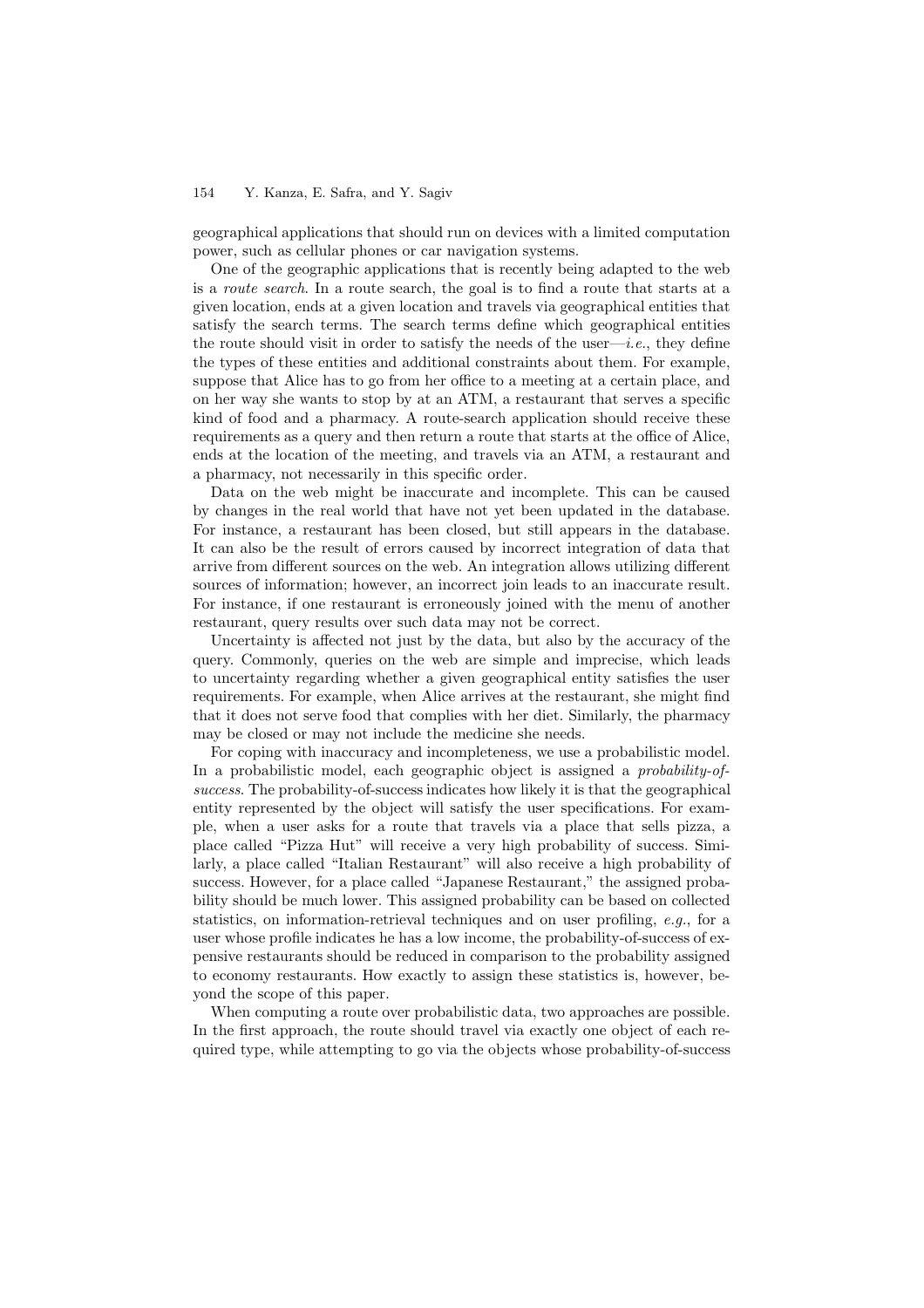is as high as possible; *e.g.,* in the above example, the generated route will go via exactly one restaurant, one ATM and one pharmacy. This approach is problematic in the following sense. In this approach, the probability-of-success for a route is the probability that all the objects on this route will satisfy the user. Yet, if for one particular type of entities, all the objects of that type have low probabilities, then the probability of the entire route will also be low. For instance, if in the route search of Alice, all the restaurant objects in the database have a low probability, the system will not be able to create a route that has a high probability of success.

In the second approach, the route can go via several objects of each type and the probability-of-success is the probability that for each type, the route has at least one object of that type that meets the user requirements. For instance, a route for Alice may travel via several ATMs to increase the probability that Alice will visit a functioning ATM. In this paper, we investigate only this approach. Note that in order for the route to be effective, it should not be too long. Thus, the set of objects that the route travels through should be chosen carefully.

In this paper, we propose two semantics for route-search queries over probabilistic data. Under the *bounded-length semantics*, a distance limit  $\ell$  is provided and the goal is to find the route with the highest probability of success among the routes that satisfy the query and whose length does not exceed  $\ell$ . Under the *bounded-probability semantics*, a probability value p is given, and the goal is to find the shortest route among the routes that satisfy the query and provide probability of success not smaller than p.

The bounded-length semantics is appropriate when the length of the route must not exceed a given value. For example, a customer of a rental-car agency would like not to exceed the traveling distance that is included in the base price. The bounded-probability semantics is suitable when the user can be flexible with the length, yet would like to guarantee a certain probability of success.

As a web application, a route-search algorithm should be highly efficient. However, computing a route under either the bounded-length semantics or the bounded-probability semantics is an NP-hard problem—simple reductions from the traveling-salesman problem (TSP) show that. Hence, in this paper, we present heuristics for the problems.

The paper is organized as follows. In Section 2, we present the formal framework and define the two semantics of route search over probabilistic data. In Section 3, we survey recent papers on route search, and we compare the computation of a route under the two semantics to similar problems that exist in the literature. Heuristic algorithms for computing [a r](#page-2-0)oute under the two semantics are presented in Section 4. In Section 5, we present the results of experiments that ill[ust](#page-5-0)rate the effectiveness and efficiency of our algorithms. Finally, we conclude in Section 6.

## **2 Probabilistic [Ro](#page-6-0)ute Sear[ch](#page-12-0)**

<span id="page-2-0"></span>In this section, [we](#page-16-0) present our formal framework and define the concept of a *probabilistic route search*.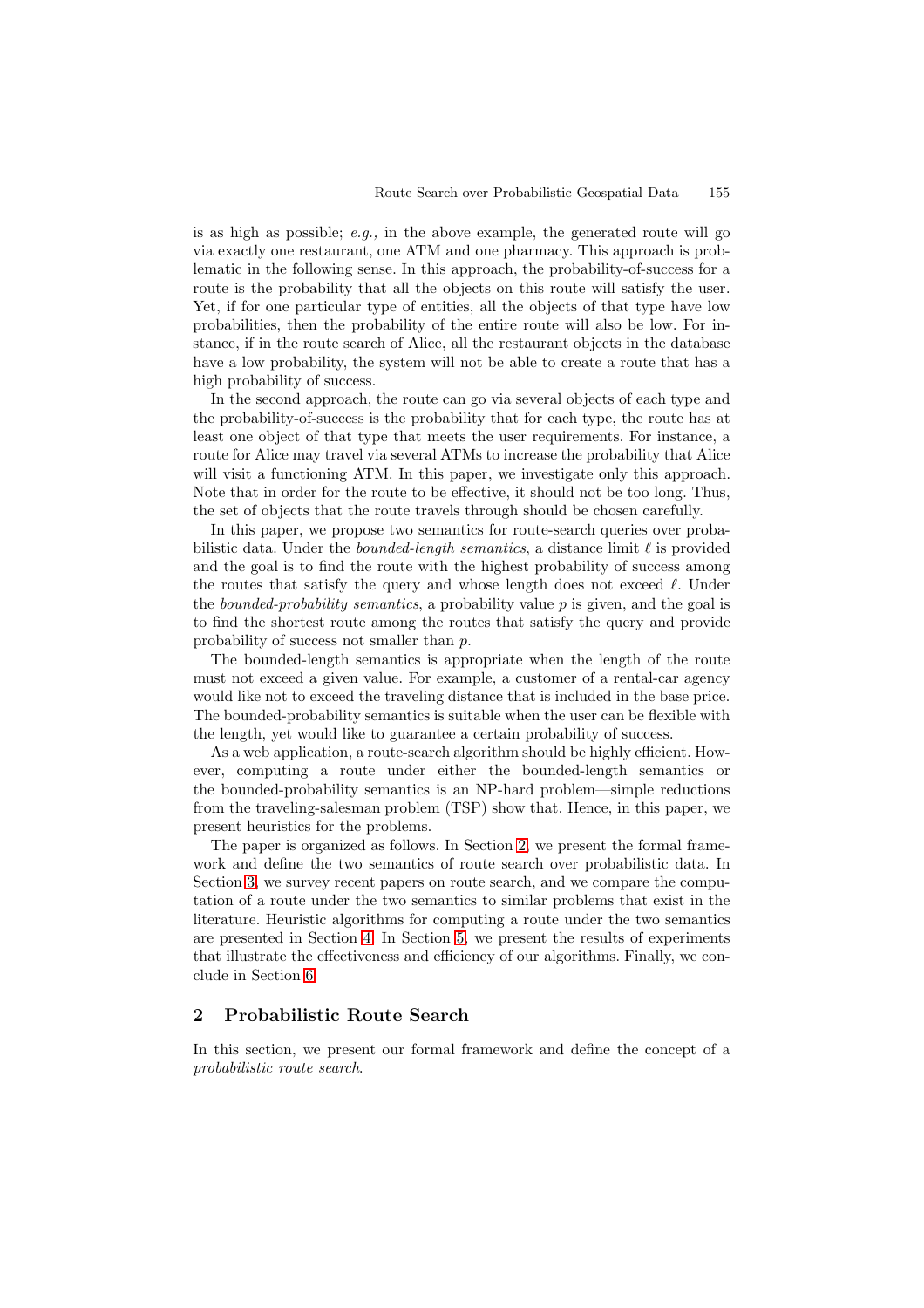### **2.1 Geographical Datasets**

A *geo-spatial dataset* is a collection of geo-spatial objects. Each object represents a real-world geographical entity and has a location—the location of an object is the location of the entity it represents. An object may have additional spatial and non-spatial attributes. Height and shape are examples of spatial attributes. Address and name are examples of non-spatial attributes. We assume that locations are points and are unique, *i.e.*, different objects have different locations. For objects that are represented by a polygonal shape and do not have a specified point location, we consider the center of mass of the polygonal shape to be the point location.

For simplicity, we measure the distance between two objects in terms of the Euclidean distance between their point locations. However, our algorithms do not assume that distances are Euclidean and, hence, they are applicable also when movement is constrained to a road network. We denote the distance between two objects  $o_1$  and  $o_2$  by *distance*( $o_1, o_2$ ). Similarly, if o is an object and l is a location, then  $distance(o, l)$  is the distance from  $o$  to  $l$ .

#### **2.2 Search Queries**

Users specify what entities they would like to visit by *search queries*. Formally, a query is a pair  $Q = (W, C)$ , where (1) W is a set of keywords, and (2) C is a set of constraints having the form  $A \diamond v$ , such that A is an attribute name, v is a value and  $\diamond$  is a comparison symbol among  $=, \leq, \geq, \neq, \leq$  and  $\geq$ . For instance, Hotel, Wireless Internet Access, rank  $\geq 3$ , price  $\leq 100$  specify that the user would like to go via a hotel that provides an Internet wireless connection, has a ranking of at least three stars and a rate that does not exceed \$100.

In a non-probabilistic setting, there is a clear-cut notion of when an object of *satisfies* a given query. In our framework, each object has some degree of *relevancy* to a given search query Q. That degree is stated as a *probability-of-success* (or *probability*, for short), which is a value between 0 and 1. This probability indicates how high are the chances that o satisfies the user requirements. We denote the probability of an object  $o$  by  $Pr(o)$ .

Methods for determining the probability of an object are beyond the scope of this paper. In a nutshell, initial probabilities are determined when objects are created or updated in the database. Those probabilities may be derived by estimating the reliability of the information sources, as well as other factors. In addition, rules could be applied in order to adjust the probability of an object according to the query at hand. For example, if an attribute of a restaurant object contains the string "Italian food," then a rule may determine that the restaurant serves pizza with probability 0.9. Finally, the underlying model determines how to compute the probability of joint events. For example, the probability that a restaurant object serves pizza and charges moderate prices could be computed by assuming that these two events are independent. In summary, we assume that the probability of each object is given and incorporates all the relevant factors.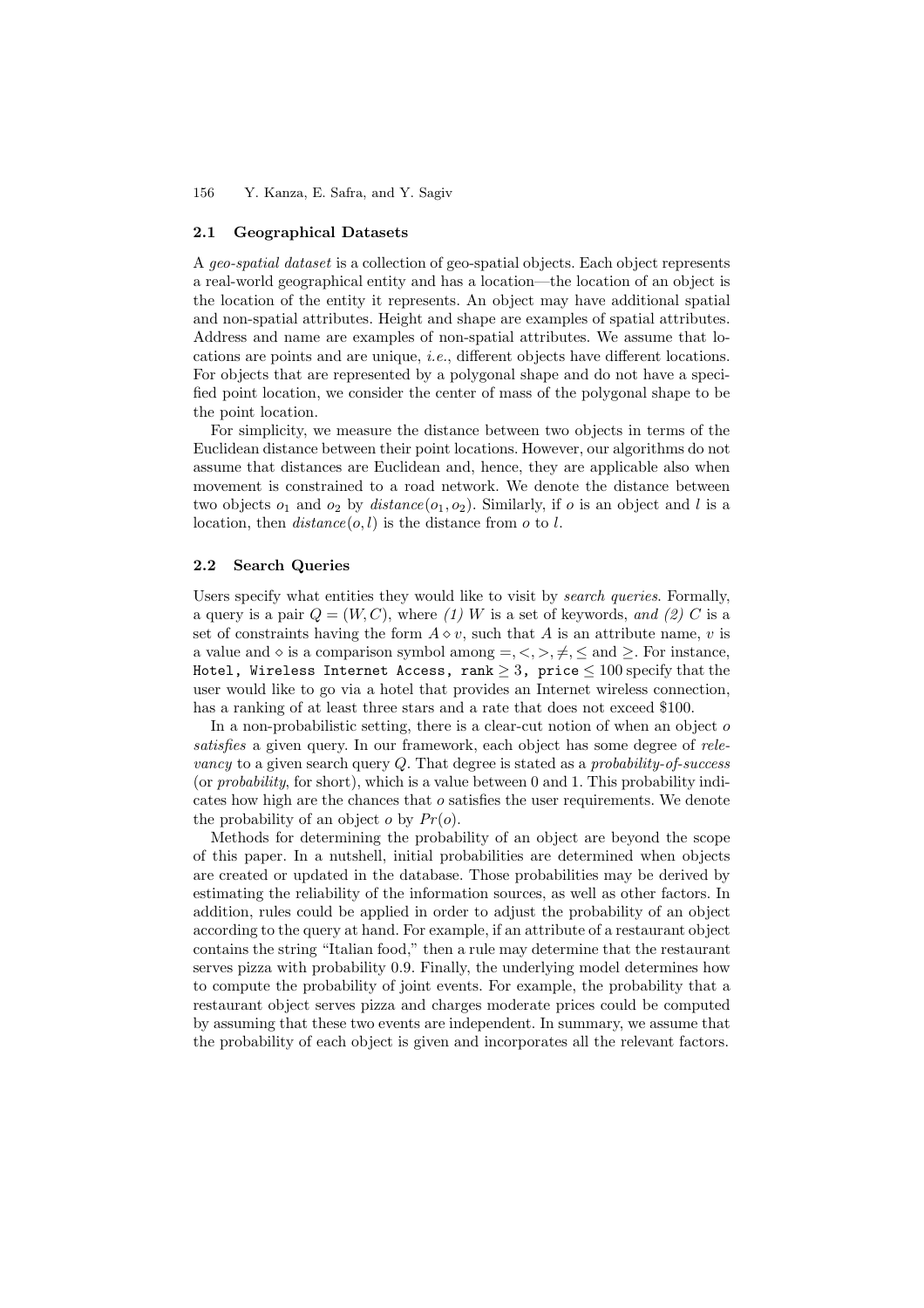#### **2.3 Route-Search Queries**

In a *route-search query*, the user specifies a *source location*, a *target location* and the entities that the route should visit. We represent a route-search query as a triplet  $R = (s, t, Q)$ , where s is a source location, t is a target location and Q is a set of search queries.

*Example 1.* Consider again the route-search task of Alice presented in Section 1. A suitable route-search query for this task should include *(1)* the location s of the office of Alice,  $(2)$  the location t where the meeting should be held, and (3) the following three search queries:  $Q_1 = \{$ restaurant esoteric food $\}$ , where "esoteric food" refers to the type of diet Alice needs;  $Q_2 = {\text{ATM}}$ ; a[nd](#page-0-0)  $Q_3 = \{\texttt{pharmacy}\}.$ 

Consider a route-search query  $R = (s, t, Q)$ , and let  $Q_1, \ldots, Q_m$  be the search queries of  $Q$ . The *result* of  $Q_i$ , denoted by  $A_i$ , comprises the objects of the database that are relevant to  $Q_i$ . We assume that the  $A_j$  are pairwise disjoint. In other words, distinct search queries of  $Q$  refer to different types of objects. For example, one search query is about hotels, another is concerning restaurants, etc. A *pre-answer* to R is a route that starts at  $s$ , ends at  $t$  and goes via objects of the results  $A_1, \ldots, A_m$ . That is, a route is a sequence  $s, o_1, \ldots, o_k, t$ , such that each  $o_i$  belongs to some  $A_i$ . The *length* of the route is the sum of the distances between consecutive objects, that is,

$$
distance(s, o1) + \sum_{i=1}^{k-1} distance(oi, oi+1) + distance(ok, t).
$$

As mentioned earlier, each object  $o_i$  on the route has a probability  $Pr(o_i)$  that indicates its relevancy to the corresponding search query. Let  $\rho$  denote the above route, namely,  $s, o_1, \ldots, o_k, t$ . The *probability-of-success* of  $\rho$  (or *probability*, for short), denoted by  $Pr(\rho)$ , is given by the following equation.

$$
Pr(\rho) = \Pi_{j=1}^{m} (1 - \Pi_{o_i \in A_j} (1 - Pr(o_i))).
$$

This equation is derived as follows. First,  $1 - Pr(o_i)$  is the probability that object  $o_i \in A_i$  does not satisfy the requirements implied by the search query  $Q_i$ . So, for a given  $A_j$ , the product  $\Pi_{o_i \in A_j}(1 - Pr(o_i))$  is the probability that  $A_j$  has no relevant object on the route  $\rho$ . Hence,  $1 - \prod_{o_i \in A_j} (1 - Pr(o_i))$  is the probability of the complement event, namely,  $A_j$  has at least one relevant object  $o_i$  on the route *ρ*. The final product over all the  $A_j$  is the probability of the route *ρ*.

The *answer* to a route-search query is a pre-answer chosen according to a specific semantics. In this paper, we present two semantics for route-search queries over probabilistic data.

**Bounded-Length Semantics.** Let  $\ell$  be a given distance limit. Under the *bounded-length semantics*, the answer is the pre-answer that has the highest probability of success among the pre-answers whose length does not exceed  $\ell$ .

**Bounded-Probability Semantics.** Let p be a given probability threshold. Under the *bounded-probability semantics*, the answer is the pre-answer that has the shortest length among the pre-answers whose probability of success is not smaller than  $p$ .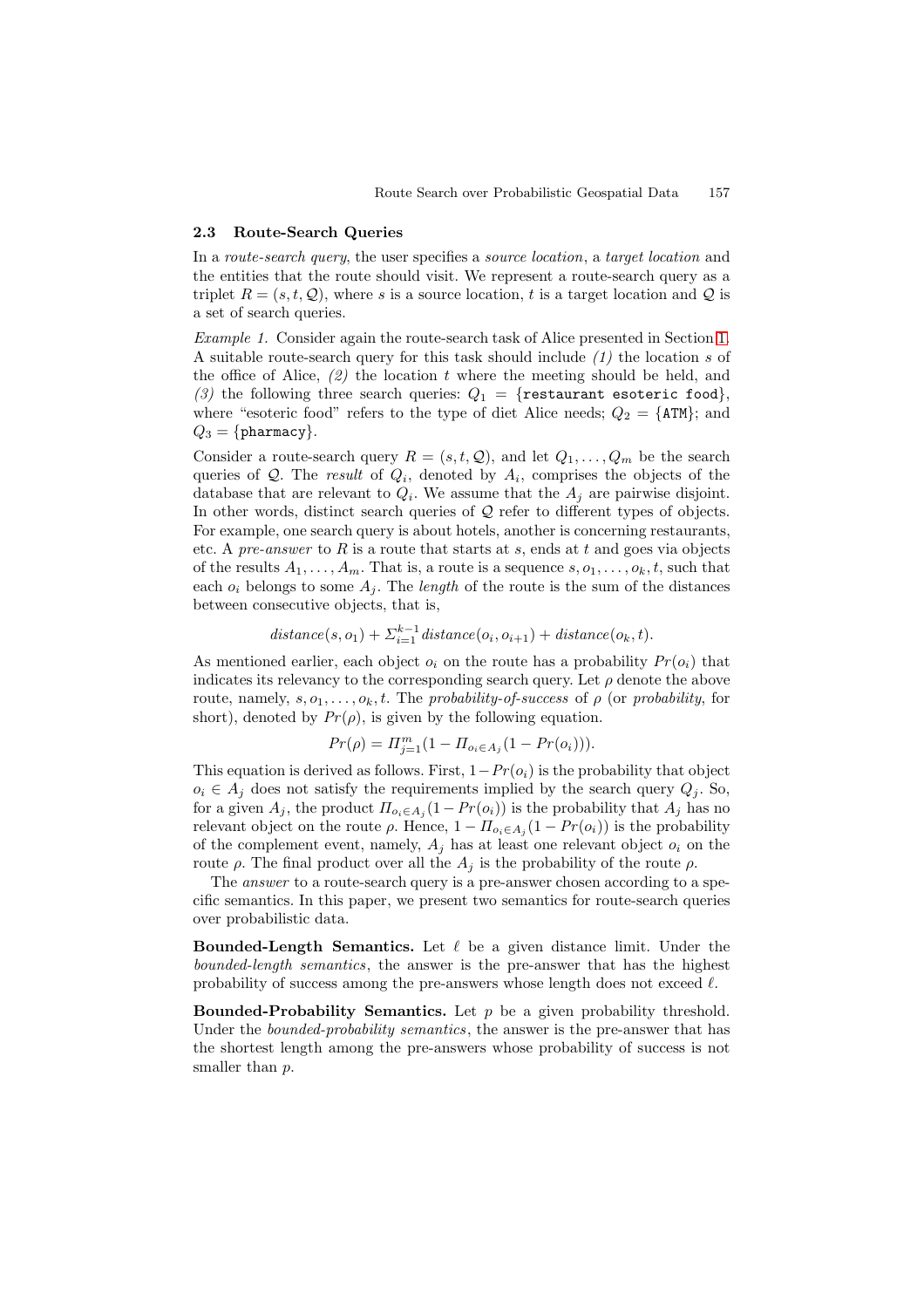## **3 Related Work**

<span id="page-5-0"></span>Some variations of route search have been investigated in earlier works. Safra et al. [13] studied the case of a route search over uncertain data where all the objects belong to the same set. This is similar, but not identical, to a special case of the route search presented in this paper, where there is a single search query in  $R$  and the bounded length semantics is used. This special case also has some sim[ilar](#page-17-0)ity to the *orienteering problem*. In the orienteering problem, the input consists of a distance limit, a start location and a set of objects where each object has a score. The problem is to compute a route that  $(1)$  starts at the given starting location, (2) have a length that does not exceed the given distance limit and (3) goes via objects whose total score is maximal. The orienteering problem has been studied extensively [2,5] and several heuristics [1,4,8,9,16] and approximation algorithms [12] were proposed for it.

There are two main differences between orienteering and the problem of computing a route under the bounded-length semantics. First, in a route search, the objects are divided i[nto](#page-17-1) [s](#page-17-2)ets (the sets are the an[sw](#page-17-3)[er](#page-17-4)[s](#page-17-5) [to](#page-17-6) [th](#page-17-7)e search queries) and an object f[rom](#page-17-8) each set must be visited in order to have a probability-ofsuccess greater than zero. In the orienteering problem, objects differ only in their location and score.

Secondly, in the orienteering problem, when an object is added to a route, its effect on the total score is always equal to its score, while in a probabilistic route search, the effect of an object on the probability depends on both the probability of the object and the probabilities of objects in the route. For instance, an object with score 0.5 will always add 0.5 to the score of an orienteering sequence. However, in a probabilistic route search, an object of set A with probability 0.5 will have a different effect in each of the following three cases: a route that does not contain any object of  $A$ , a route that contains an object of  $A$  with probability 0.4, and a route that contains an object of A with probability 1.

Because of these differences, there is no simple way of using heuristic or approximation algorithms of the orienteering problem to solve a route search, even when the route search comprises a single search query.

A route search over objects that are partitioned into sets has been studied by Kanza et al. [7]. However, they considered a semantic of route search that is different from the semantics suggested in this paper. First, under their semantics, the route must visit exactly one object of each set while in the probabilistic case, a route can visit several objects of each set. Secondly, as explained above, in the non-probabilisti[c c](#page-17-9)ase, the effect of an object on a route depends on the object, whereas in the probabilistic case, it depends on both the object and the route. Therefore, algorithms and heuristics for the non-probabilistic case do not solve a route search over probabilistic data. For instance, consider a search for a phone booth and the following two routes, having the same length. A route that goes via a single place which has a phone booth with probability 0.6, and a route that goes via 10 places where a phone booth can exist with probability 0.5. A nonprobabilistic search will prefer the first route while the probability-of-success is much greater in the second route.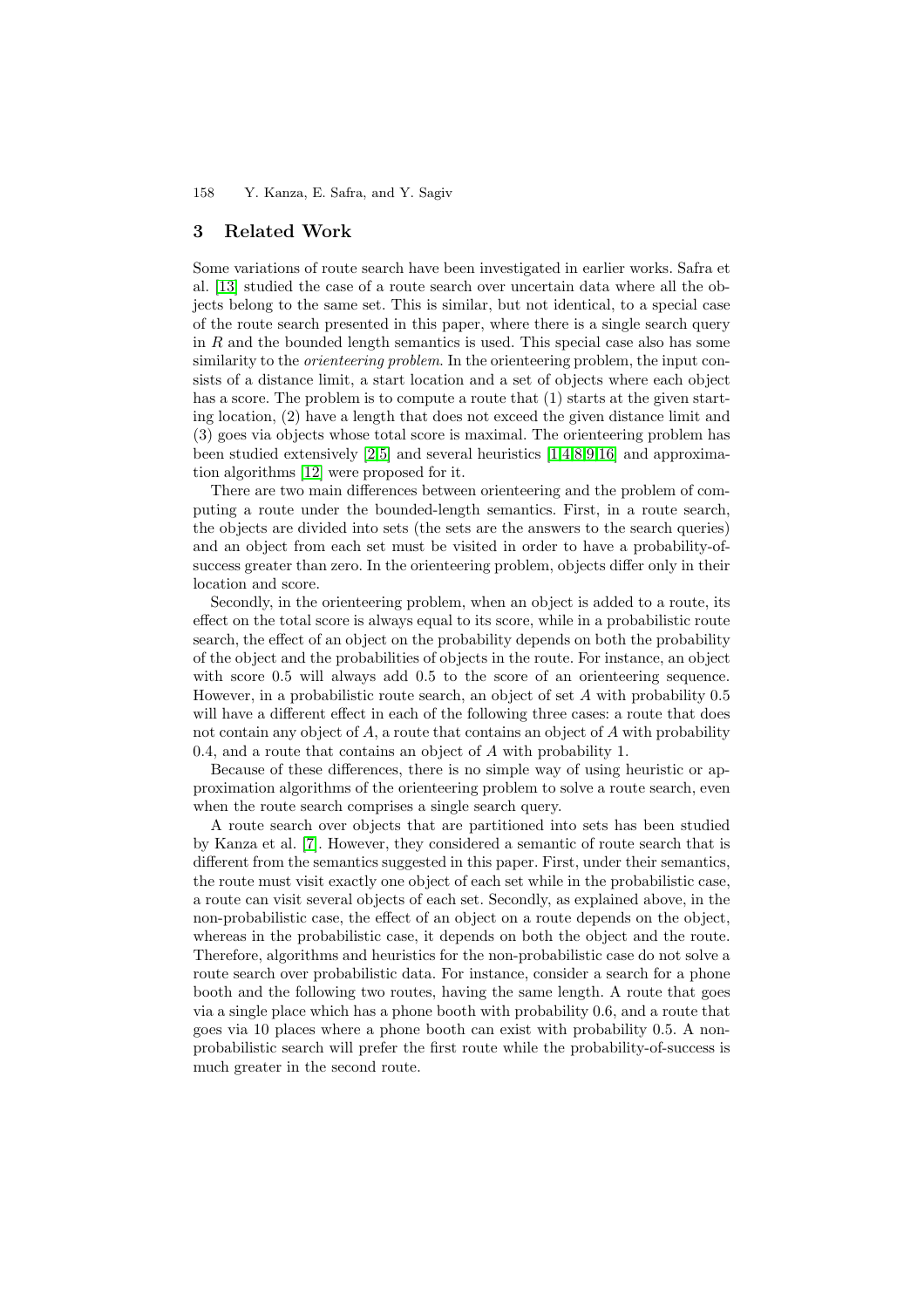Several papers [3,10,11,14] study route-search queries over datasets in which objects have neither scores nor probabilities. The work of [15] investigates two variants of the shortest-route problem. In one, there should be exactly  $k$  intermediate points. In the second, the distance between any two consecutive points should not exceed [a](#page-17-10) [giv](#page-17-11)[en](#page-17-12) [bo](#page-17-13)und. In the framework of [15], there are no scores, probabilities, or different types of points. In [6], they consid[er a](#page-17-14) user who travels a predetermined route in a road network. Their goal is to modify the route so that a new point is visited in a manner that optimizes some spatial preferences.

## **4 Algorithms**

<span id="page-6-0"></span>Under the bounded-length semantics, even a restricted version of the problem is NP-hard. To prove it, consider an instance of the following decision problem: does the traveling-salesman route has a length of at most  $\ell$ . We construct a database D and a route-search query  $R = (s, t, Q)$  as follows. The objects of D are those of the traveling-salesman problem. An arbitrary object  $o$  of  $D$  is chosen as both  $s$ and t. Q has a single search query Q, such that every object of  $D \setminus \{o\}$  is relevant to Q with probability 0.5. The distance bound is  $\ell$ . Clearly, the length of the traveling-salesman route is at most  $\ell$  if and only if the answer to the route-search query (under the bounded-length semantics) has probability  $1-0.5^{n-1}$ , where n is the number of objects in  $D$ . Under the bounded-probability semantics, we can use the same reduction in order to compute the length of the traveling-salesman route. For that, we have to choose  $1 - 0.5^{n-1}$  as the probability threshold.

### **4.1 Heuristics for the Bounded-Length Semantics**

Since route search is a hard problem, we present heuristics instead of algorithms that provide exact answers. In this section, we give four heuristics for route search under the bounded-length semantics. These heuristics were devised to be efficient, which is a necessary requirement when developing web applications.

Throughout this section,  $R = (s, t, Q)$  is the given route-search query, where s is the start location, t is the target location, and  $\mathcal{Q} = \{Q_1, \ldots, Q_m\}$  are the search queries. D is the dataset over which R is posed and  $A_1, \ldots, A_m$  are the results of the search queries, *i.e.*,  $A_i = Q_i(D)$  for all  $1 \leq i \leq m$ . The probabilityof-success of each object  $o \in D$  is denoted by  $Pr(o)$ . Finally,  $\ell$  is the length limit.

**Ratio-Greedy Heuristic.** The *Ratio-Greedy Heuristic* (RGreedy, for short) is our baseline for comparison with the other, more advanced heuristics. It is presented in Fig. 1. Initially, it generates a route  $\rho$  that  $(1)$  goes from s to t, (2) visits exactly one object of each set  $A_i$ , and  $(\beta)$  is as short as possible. The task of computing this initial route is by itself a hard problem, and thus, it is solved heuristically. In our implementation, we used the Infrequent-First Heuristic of [7] fo[r t](#page-7-0)his task.

After the initial step of Line 3, the RGreedy algorithm iteratively increases the probability-of-success of the route, using a greedy approach. While the length of  $\rho$ does not exceed the length limit  $\ell$ , the algorithm repeatedly extends  $\rho$  by adding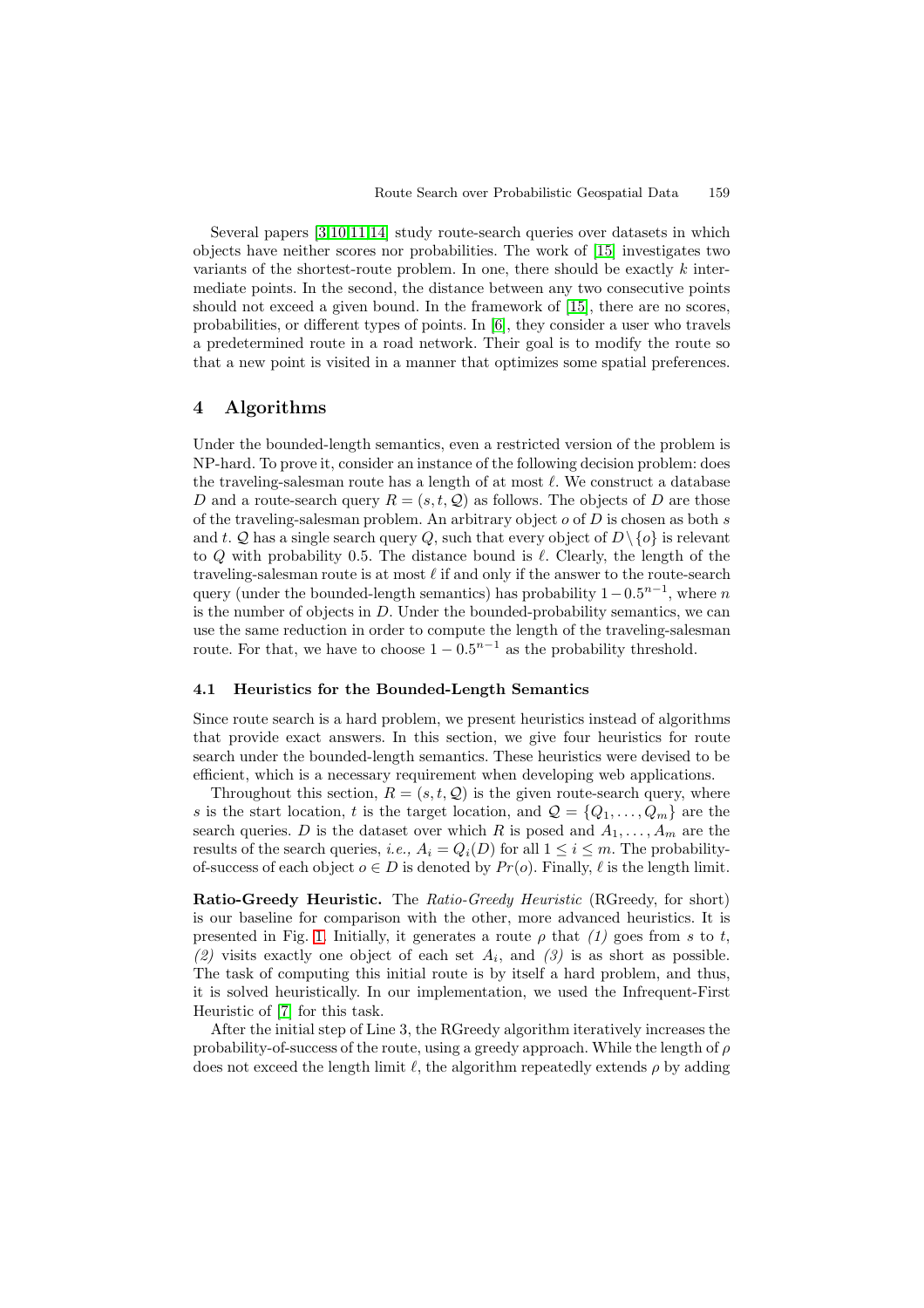*Ratio Greedy*  $((s, t, Q_1, \ldots, Q_m), \ell, D, Pr())$ 

<span id="page-7-0"></span>**Input:** Source location s, target location t, search queries  $Q_1, \ldots, Q_m$ , limit distance  $\ell$ , a dataset D, a probability function  $Pr()$ **Output:** A route starting at s, ending at t, not exceeding a length of  $\ell$  and attempting to provide the highest probability-of-success 1: **for**  $i = 1$  to m **do** 2:  $A_i \leftarrow Q_i(D)$ 3:  $\rho \leftarrow$  ShortestRouteHeuristic( $(s, t, Q_1, \ldots, Q_m)$ , D) // the initial short route 4: Candidates  $\leftarrow \{o \mid \text{there exists an } i \text{ such that } length(Add_i(\rho, o)) \leq \ell\}$ 5: **while**  $Condates \neq \emptyset$  **do** 6: let i be an index and  $o_m$  be an object of *Candidates* such that for all  $o \in$ *Candidates* and index j, it holds that  $Ratio_i(\rho, o_m) \geq Ratio_j(\rho, o)$ 7:  $\rho \leftarrow Add_i(\rho, o_m)$ 8: Candidates  $\leftarrow \{o \mid \text{there exists an } i \text{ such that } length(Add_i(\rho, o)) \leq \ell\}$ 9: **return** ρ

**Fig. 1.** The Ratio-Greedy Heuristic for answering route-search queries under the bounded-length semantics

a new object in each iteration of Line 5. We use  $Add_i(\rho, o)$  to denote the route that is obtained by adding the object  $o$  between the *i*-th and the  $(i+1)$ -st objects of  $\rho$ . That is, if  $\rho = s, o_1, \ldots, o_k, t$  then  $Add_i(\rho, o) = s, \ldots, o_i, o, o_{i+1}, \ldots, t$ . When  $i = 0$ , we add o between s and  $o_1$ , and similarly, when  $i = k$ , we add o between  $o_k$  and  $t$ . An object  $o$  is a *candidate* for extension if after adding  $o$  to  $\rho$ , the length of the new route does not exceed  $\ell$ , that is, there is an i such that  $length(Add_i(\rho, o)) \leq \ell.$ 

The candidate that is actually added to the current route is the one that gives the largest ratio of the increase in the probability-of-success to the increase in the length of the route. That is, let

$$
Ratio_i(\rho, o) = \frac{Pr(Add_i(\rho, o)) - Pr(\rho)}{length(Add_i(\rho, o)) - length(\rho)}
$$

be this ratio when inserting o at position i of the current route  $\rho$ . Each iteration of Line 5 chooses the maximal  $Ratio<sub>i</sub>(\rho, o)$  and adds o at position i of  $\rho$ . Note that  $o$  is added at the position where it causes the smallest increase in the length of the route, because the probability does not depend on the length. Hence, the length limit is not exceeded.

We also experimented with two other criteria for adding objects. One is choosing the object that maximizes the increase in the probability-of-success. The second is picking the object that minimizes the increase in the length. However, in the experiments, these two criteria were found to be inferior to choosing according to the largest ratio.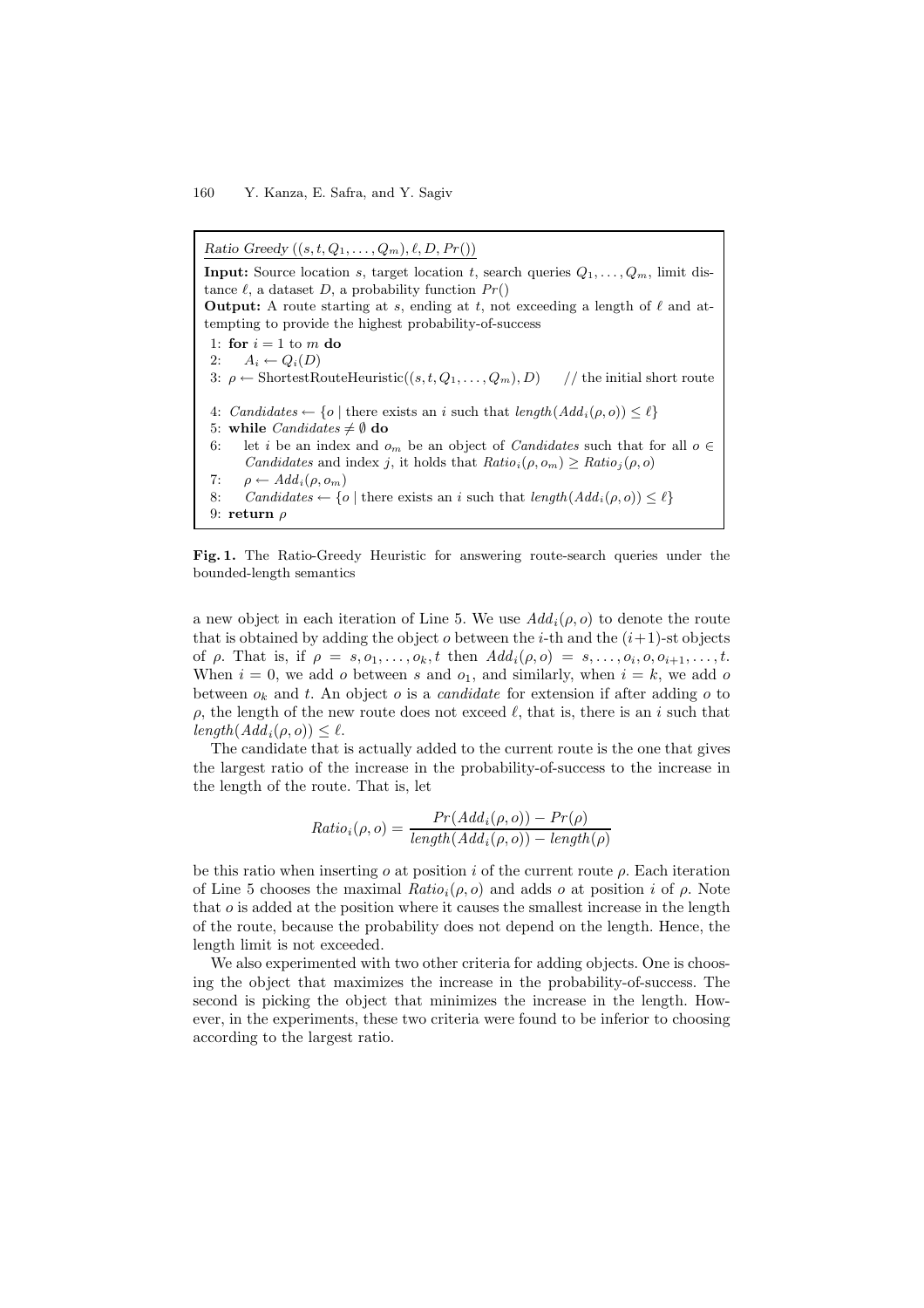$Increase\text{-}Decrease$   $((s, t, Q_1, \ldots, Q_m), \ell, D, Pr())$ **Input:** Source location s, target location t, search queries  $Q_1, \ldots, Q_m$ , limit distance  $\ell$ , a dataset D, a probability function  $Pr()$ **Output:** A route starting at  $s$ , ending at  $t$ , not exceeding a length of  $\ell$  and attempting to provide the highest probability-of-success 1: **for**  $i = 1$  to  $m$  **do** 2:  $A_i \leftarrow Q_i(D)$ 3:  $\rho \leftarrow \text{RGreedy}((s, t, Q_1, \ldots, Q_m), \ell, D, Pr()) \quad // \rho \text{ is the initial route}$ 4: let k be the number of objects in the current route, i.e.,  $\rho = s, o_1, \ldots, o_k, t$ 5:  $r \leftarrow \lceil \frac{k}{2} \rceil$ 6: while  $r > 0$  do 7: **for**  $i = 0$  to  $k - r$  **do** 8: let  $\rho_i^-$  be the result of removing from  $\rho$  the objects  $o_{i+1}, \ldots, o_{i+r}$ , *i.e.*,  $\rho_i^- =$ ⎧  $\overline{J}$  $\sqrt{2}$  $s, o_{r+1}, \ldots, o_k, t$  :  $i = 0$  $s, o_1, \ldots, o_i, o_{i+r+1}, \ldots, t \quad : \quad 0 < i < k-r$  $s, o_1, \ldots, o_{k-r}, t$  :  $i = k - r$ 9: let  $\rho_m^-$  be a route in  $\{\rho_0^-, \ldots, \rho_{k-r}^-\}$  whose length is minimal, *i.e.*, for every  $0 \leq i \leq k-r$  it holds that  $length(\rho_m^-) \leq length(\rho_i^-)$ 10: let  $(\rho_m^-)^+$  be the result of adding objects to  $\rho_m^-$  by applying the increase stage of the Ratio-Greedy Heuristic (Lines 4-9 of Fig. 1) 11: **if**  $Pr((\rho^-)^+) > Pr(\rho)$  then 12:  $\rho \leftarrow (\rho^{-})^{+}$ 13: **else** 14:  $r \leftarrow r - 1$ 15: **return** ρ



<span id="page-8-0"></span>**Increase-Decrease Heuristic.** The Ratio-Greedy Heuristics only adds objects. An object o that is inserted into the route, either in the initial step or during the iterative stage, remains in the route even if its utility is eventually diminished (this may happen when subsequent iterations add many objects that are far away from o). The *Increase-Decrease Heuristic* (Inc-Dec, for short) changes that by considering the option of removing objects from the current route and replacing them with some other objects.

Increase-Decrease is presented in Fig. 2. Initially, Line 3 generates a route using the Ratio-Greedy Heuristic. Then, each iteration of Line 6 picks  $r$  adjacent objects as candidates for removal. In particular, Line  $9$  chooses the  $r$  contiguous objects that yield the largest decrease in the length of the current route. These  $r$ objects are actually removed if the Rati[o-](#page-8-0)Greedy Heuristic can add some other objects, such that the new route has a higher probability-of-success and does not exceed the length limit (Lines  $10-12$ ). If the objects are indeed removed, r is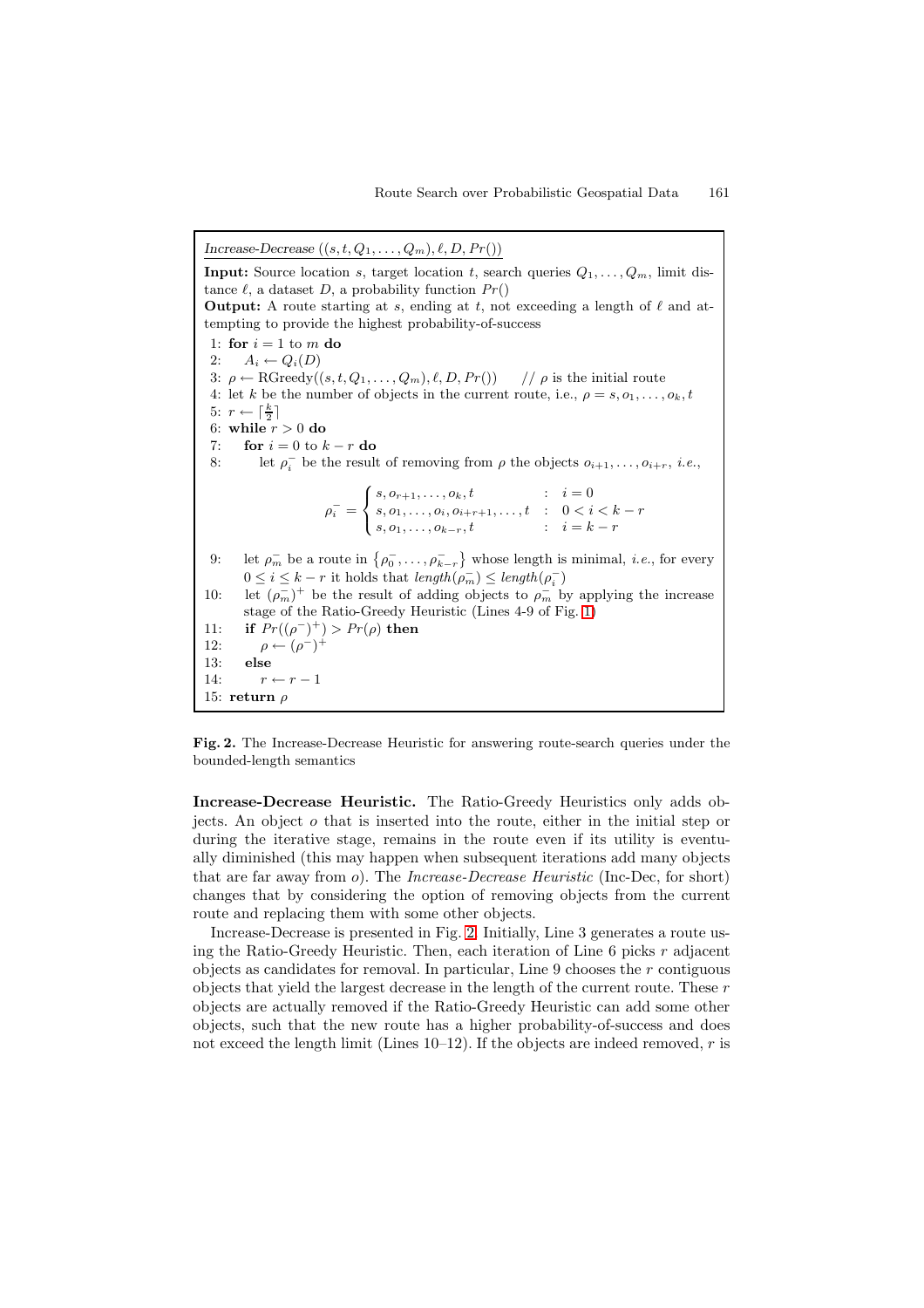not changed; otherwise, it is decreased by one. In either case, the next iteration of Line 6 tries again to replace r objects. The algorithm terminates when  $r = 0$ .

**Extra-Length Heuristic.** The former heuristics are unlikely to add objects that are not close to the initial route, because of the length limit. Yet, in some cases, it may be beneficial to add objects that are far away from the initial route if those objects have high probabilities and are clustered together in a small area. The approach of the *Extra-Length Heuristic* (Ext-Len, for short), presented in Fig. 3, is to start by applying the Ratio-Greedy Heuristic with a *pseudo* length limit that is larger than the actual one  $(e.g.,$  multiply the given  $\ell$  by five). This makes it possible to generate intermediate routes that visit far-away objects. Clearly, the route obtained in Line 4 is too long. Hence, objects are repeatedly rem[ove](#page-9-0)d in the loop of Line 5. In each iteration, the removed object is the one that gives the largest ratio of the decrease in the length to the decrease in the probability-of-success. For an object o, this ratio is

$$
RemRatio(\rho, o) = \frac{length(\rho) - length(Remove(\rho, o))}{Pr(\rho) - Pr(Remove(\rho, o))}
$$

where  $Remove(\rho, o)$  is the route obtained by removing o from  $\rho$ . Since this may lead to removing "too much," a final stage of adding objects using the Ratio-Greedy approach is applied (Line 8).

When using a large length limit, the probability-of-success of the current route can become close to one. Consequently, all the candidates for addition to



<span id="page-9-0"></span>**Fig. 3.** The Extra-Length Heuristic for answering route-search queries under the bounded-length semant[ic](#page-7-0)s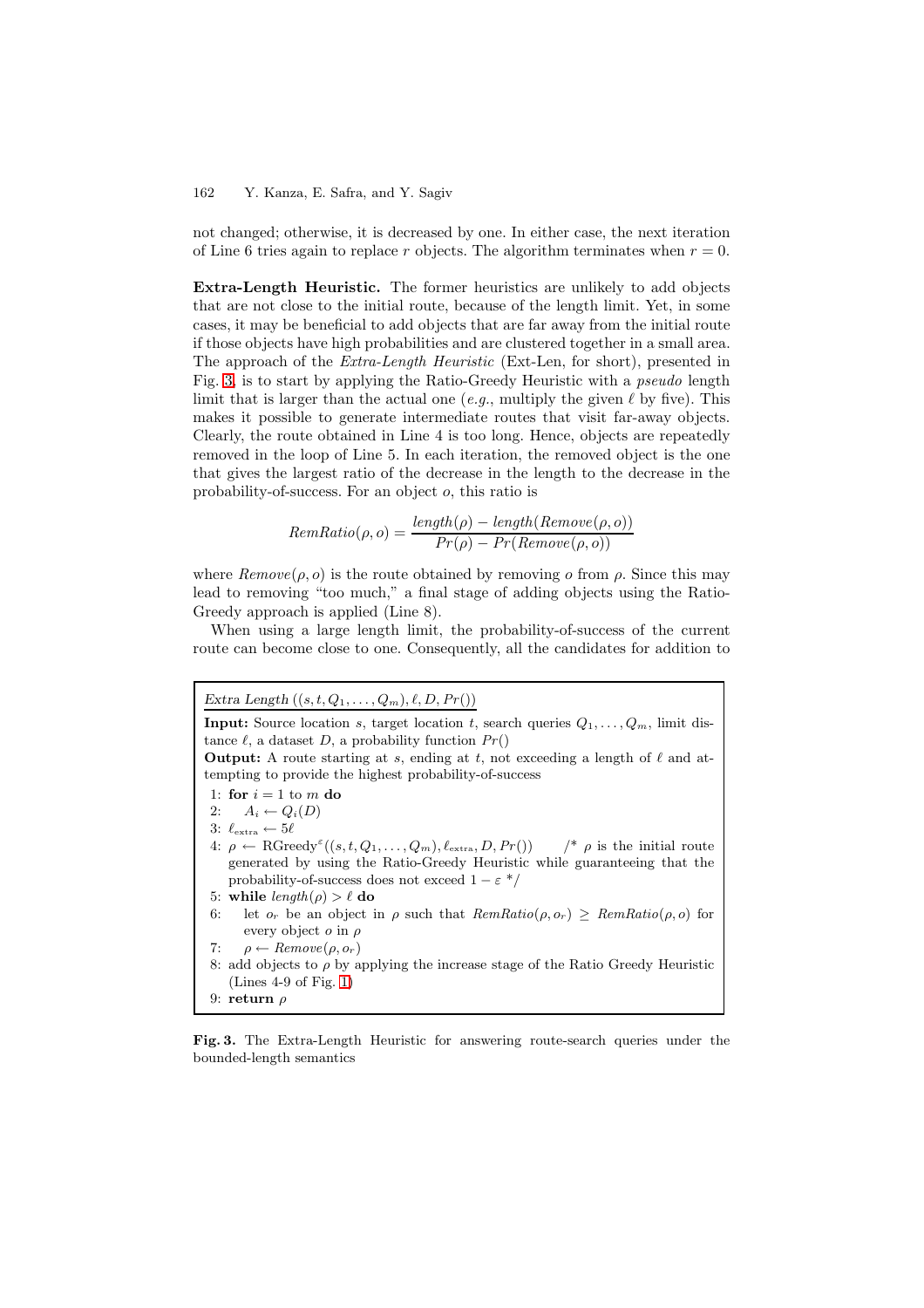*Universal Start*  $((s, t, Q_1, \ldots, Q_m), \ell, D, Pr))$ **Input:** Source location s, target location t, search queries  $Q_1, \ldots, Q_m$ , limit distance  $\ell$ , a dataset D, a probability function  $Pr()$ **Output:** A route starting at  $s$ , ending at  $t$ , not exceeding a length of  $\ell$  and attempting to provide the highest probability-of-success 1: **for**  $i = 1$  to  $m$  **do** 2:  $A_i \leftarrow Q_i(D)$ 3:  $\rho_m \leftarrow s, t$ 4: **for each** o in D **do** 5: generate an initial route  $\rho = s, d_1, \ldots, d_m, o, t$  where *o* is an object of *D* and  $d_1, \ldots, d_m$  are dummy objects all located at s, satisfying  $d_i \in A_i$ , for  $1 \leq i \leq m$  and with probability-of-success that is a small  $\varepsilon$  (*i.e.*, the dummy objects do not affect the length of the route and just guarantee that the probability-of-success of  $\rho$  is not zero, even before adding an object of each group among  $A_1, \ldots, A_m$ ) 6: add objects to  $\rho$  by applying the increase stage of the Ratio Greedy Heuristic (Lines 4-9 of Fig. 1) 7: **if**  $Pr(\rho) > Pr(\rho_m)$  then 8:  $\rho_m \leftarrow \rho$ 9: **return**  $\rho_m$ 

<span id="page-10-0"></span>**Fig. 4.** The Universal-Start Heuristic for answering route-search queries under the bounded-length semantics

the current route yield similar ratios, and the Ratio-Greedy Heuristic may add objects that have very low probabilities. In order to avoid that, we use a variation  $RGreadv^{\epsilon}$  of the Ratio-Greedy Heuristic that prevents the current route from reaching a probability-of-success that is too close to one. This variant stops when either the given length limit is reached or the probability-of-success exceeds  $1-\varepsilon$ .

**Universal-Start Heuristic.** All of the former heuristics may fail to consider some of the objects that are needed for generating a route that is (close to) the best. The *Universal-Start Heuristic* (UStart, for short), shown in Fig. 4, surmounts this problem by applying the Ratio-Greedy Heuristic multiple times. In particular, in the loop of Line 4, UStart considers all the objects  $o$  that are within the length limit. For a given  $o$ , Line 5 creates an initial route consisting of the start location, the target location and  $\sigma$  itself. Line 6 applies the Rat[io-](#page-10-0)Greedy Heuristic to this initial route. The output is the route with the highest probability-of-success. In order for the initial route to have a nonzero probabilityof-success, Line 5 adds dummy objects that do not change the length and have an  $\varepsilon$  effect on the probability, where  $\varepsilon$  is a very small constant. These placeholders are removed after adding the relevant objects, *i.e.*, the dummy object of  $A_i$  is deleted from the current route when an object of  $A_i$  is added to the route.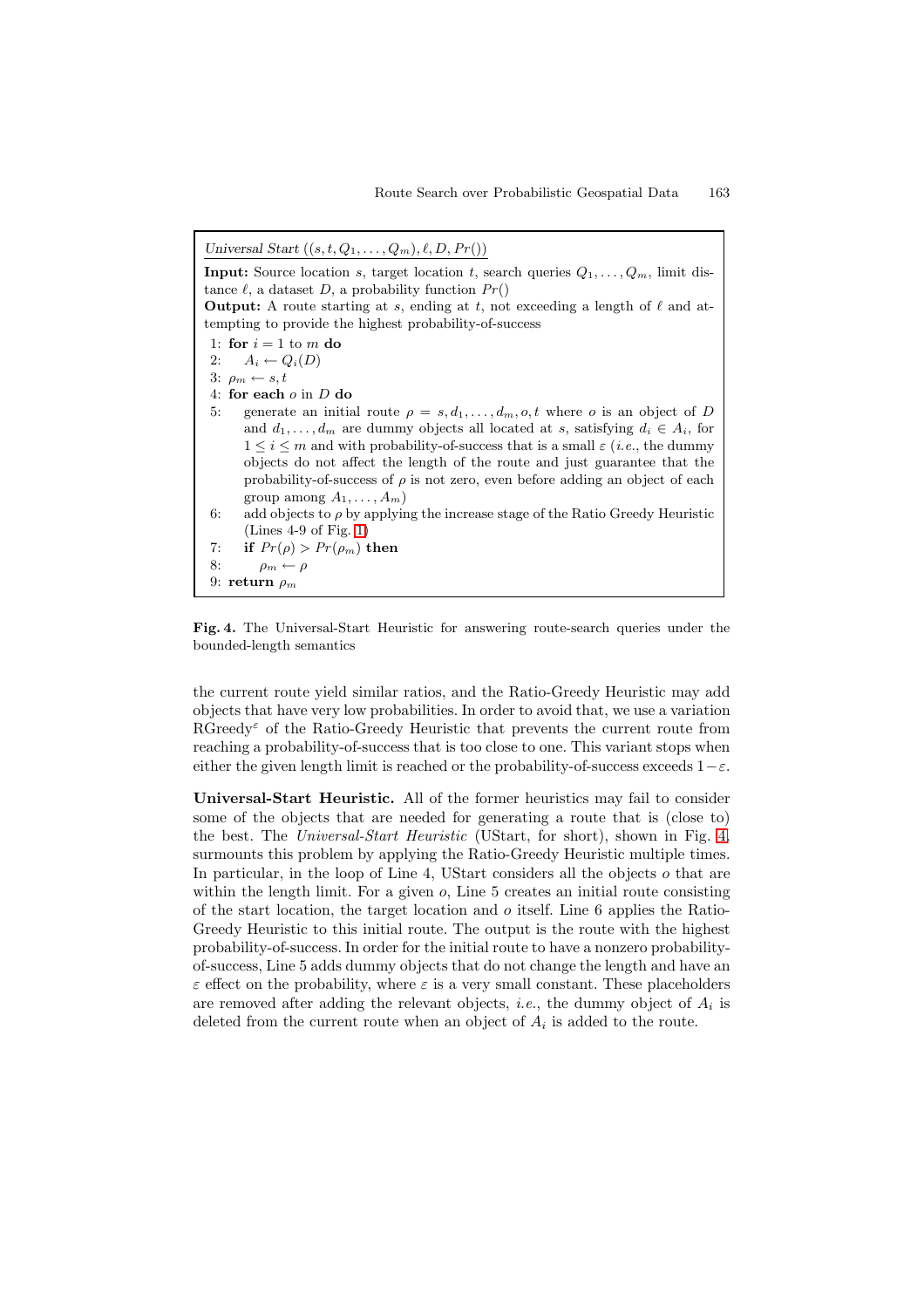#### **4.2 Heuristics for the Bounded-Probability Semantics**

With some minor modifications, the above heuristics for the bounded-length semantics can also be used for the bounded-probability semantics. We now describe these modifications.

In the case of the the Ratio-Greedy Heuristic, we only need to change the termination condition. In other words, this heuristic repeatedly extends the current route, as described earlier, until the probability-of-success of the current route exceeds the threshold  $p$ . Clearly, this modification applies to the original Ratio-Greedy Heuristic (Fig. 1) as well as to the application of this heuristic by the other three algorithms.

The Extra-Length Heuristic is changed into an Extra-Probability Heuristic as follows. We first generate an initial route that has a much higher probability than the given threshold  $p$ . [W](#page-7-0)e do it by multiplying  $p$  by some constant and then applying the modified Ratio-Greedy Heuristic. In addition, we change the termination condition in the phase of removing objects. This phase continues while the probability-of-success is greater than the probability bound  $p$ .

No changes are needed in the Increase-Decrease and the Universal-Start Heuristics, except for the obvious fact that they apply the Ratio-Greedy Heuristics with the modification described above.

### **4.3 Complexity Analysis**

We now discuss the complexity of the four heuristics. For simplicity, we consider the heuristics only under the bounded-length semantics.

First, we note that some of the objects of the underlying dataset may not be relevant to the computation of a given route-search query. Specifically, given a query  $R = (s, t, Q)$  and a length limit  $\ell$ , only the objects in the elliptic area  ${u \mid distance(s, u) + distance(u, t) \leq \ell}$  are relevant to the computations. Objects outside this area cannot be in the result. When a spatial data structure exists for the dataset over which  $R$  is computed, it can be used for retrieving the relevant objects before the computation. Otherwise, the algorithms can start by reading the entire dataset and filtering out irrelevant objects. Hence, in the rest of this section, we will consider  $D$  to be a dataset of merely  $n$  relevant objects.

In the Ratio-Greedy Heuristic, the complexity of constructing the initial route depends on the algorithm being used. The iterative stage has  $O(n^3)$  time complexity. To see that, first note that there are at most  $n$  iterations of adding an object to the route. In each iteration, at most  $n$  objects are considered as candidates for addition. The computation where to add an object and the computation of the probability are proportional to the length of the sequence, which is at most n. Note that if we consider  $k$  to be the maximal number of objects in a route, then the time complexity is actually  $O(nk^2)$ .

For the Increase-Decrease Heuristic, again our analysis considers only the phase after the initial route has been computed. In this algorithm, the main iteration is performed at most  $2^n$  times. To see why, observe that in each iteration, we replace a subset of the route by a new subset. Since the probability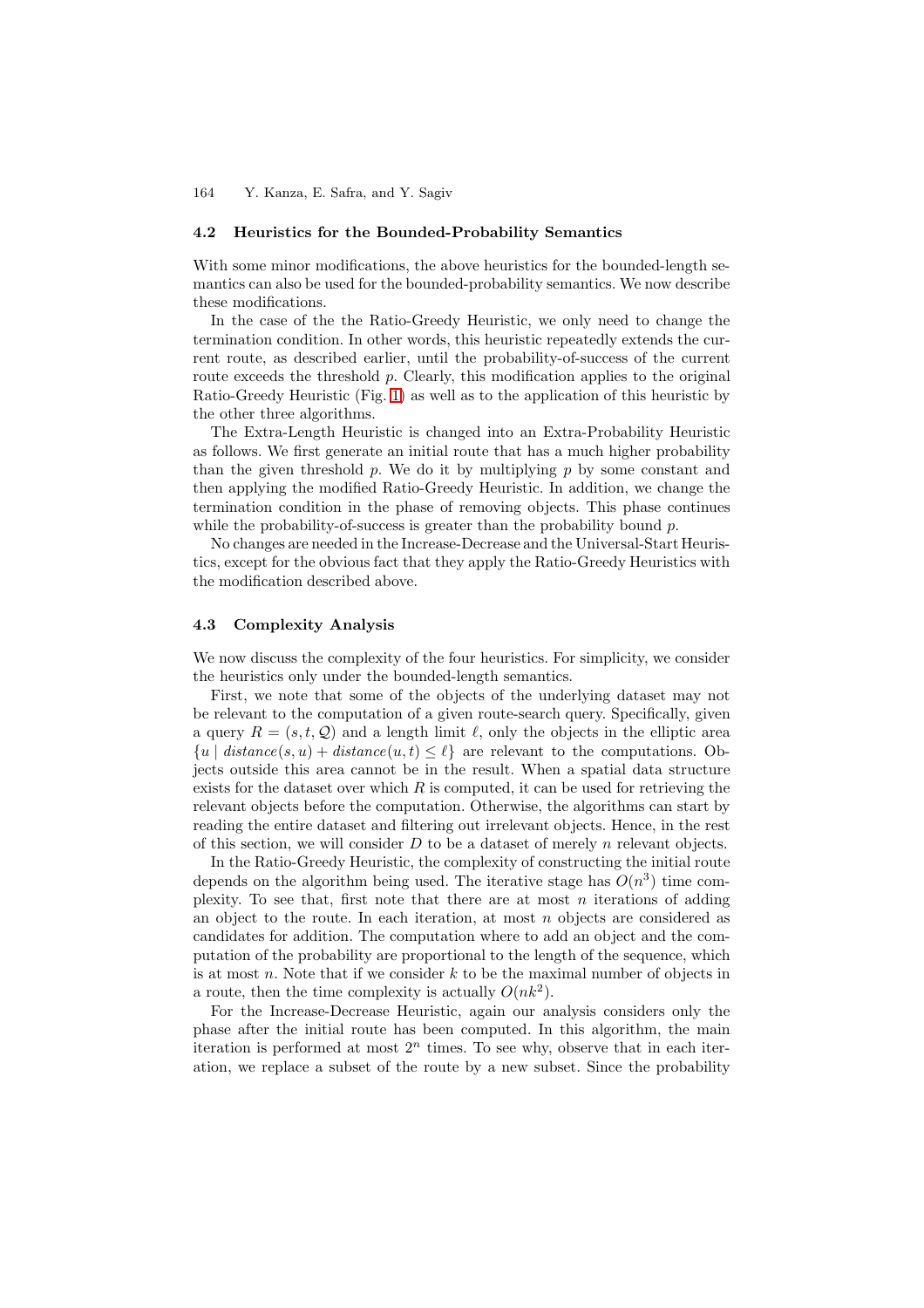of the route constantly increases, no two routes can have exactly the same set of objects. Hence, there are at most  $2<sup>n</sup>$  possible replacements. Now, in each iteration, the iterative stage of the Ratio-Greedy Heuristic is executed (and as shown above, it has  $O(nk^2)$  time complexity). Thus, the time complexity of this heuristic is  $O(n2^n k^2)$ .

The time complexity of the Extra-Length Heuristic is similar to that of the Ratio-Greedy Heuristic, *i.e.*,  $O(nk^2)$ . However, the former does more iterations than the latter, because it uses a larger length limit and, moreover, it has an additional phase of removing objects. Finally, the Universal-Start Heuristic applies the Ratio-Greedy Heuristic *n* times and, thus, has  $O(n^2k^2)$  time complexity.

### **5 Experiments**

<span id="page-12-0"></span>We have tested our algorithms over both synthetically-generated datasets and real-world datasets. The goal of our experiments was to compare our methods in terms of efficiency and the quality of the results. The experiments were conducted on a PC equipped with a Core 2 Duo processor 2.13 GHz (E6400), 2 GB of main memory and Windows XP Professional operating system.

### **5.1 Tests on Real-World Data**

We extracted real-world data from a digital map of the City of Tel-Aviv. A fragment of that data is shown in Fig. 5. Specifically, we used objects of the "Point Of Interest" (POI) layer of the map. This layer represents many different types of geographical entities. The extracted dataset comprises 103 objects of three different types (20 cinemas, 29 hotels, 54 post offices). As a query, we used a particular choice of source and ta[rge](#page-13-0)t locations, and assumed that all the objects are in the answer to the query. The objects received probabilities that are normally distributed, with mean of 0.5. We ran additional experiments on more queries as well as another dataset with five types of objects, and the results were similar.

**Evaluation under the Bounded-Length Semantics.** Fig. 7 and Fig. 8 present the test results for the four heuristics over the real-world dataset, under the bounded-length semantics. Fig. 7 shows the quality of the answer of each algorithm as a function of the length limit  $\ell$ . In this graph, the x-axis shows the factor by which th[e](#page-14-0) length limit  $\ell$  is larger than the length of the initial rou[te](#page-14-1) created by RGeedy. Recall that this initial route has exactly one object from each  $A_i$  and is constructed by the In[fre](#page-14-0)quent-First Heuristic of [7]. For instance, when x is 1.8, it means that  $\ell = 1.8 \times a$ , where a is the length of the initial route. The y-axis is the probability-of-success of the answer. It can be seen that UStart provides the best answers. Ext-Len provides answers that are almost as good. The quality of the answers of RGreedy are the worst among th[e f](#page-17-9)our heuristics.

Fig. 8 presents the running times of the methods as a function of the length limit  $\ell$ . The x-axis is similar to the x-axis in Fig. 7. The y-axis shows the running time of the computation, in milliseconds. RGreedy is the most efficient. Ext-Len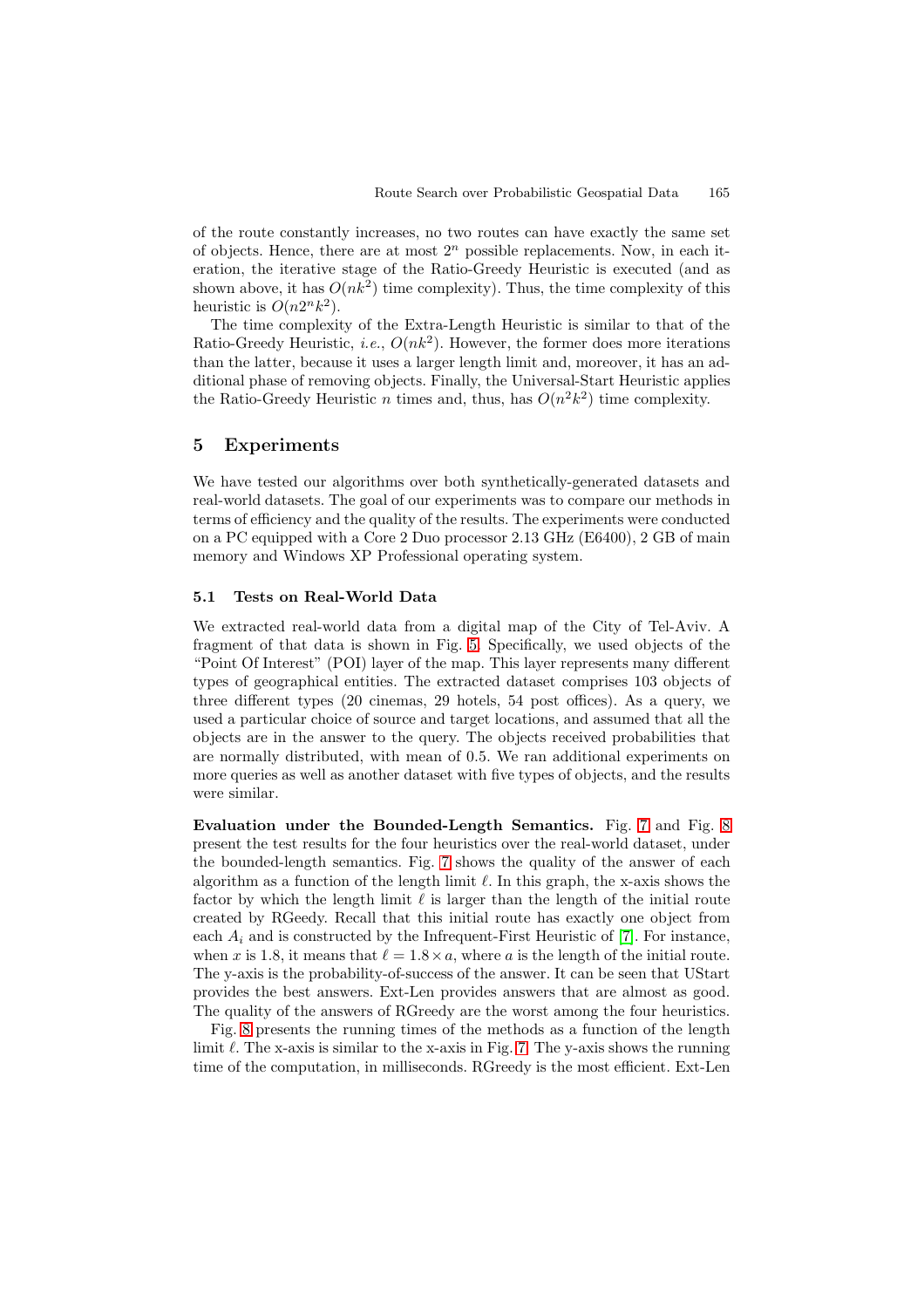

**Fig. 5.** A fragment of the real-world dataset **Fig. 6.** A fragment of the

synthetic dataset

<span id="page-13-0"></span>is almost as efficient as RGreedy. Note that its running time does not change as  $\ell$  grows, because even when  $\ell$  is small, the computation is with respect to a larger length (i.e.,  $5\ell$ ). The Inc-Dec heuristic is efficient for small values of  $\ell$ , but its running time climbs sharply as  $\ell$  grows, and then it drops again. The reason for that is that the size of the replaced subsets, as well as their number, grows when the route becomes longer. However, the probability of the generated route also grows when the length limit increases. In the implementation, Inc-Dec stops when it finds a route with a probability that is very close to one. This happens early when the length limit is large and, therefore, the running time drops.

The running times of UStart are not shown in Fig. 8, because they are much greater than those of the other methods. In order to compare them to the running times of the other three methods, they are presented in Table 1. For large values of the length limit, the running time of UStart drops, because UStart quickly finds a route with a probability that is very [c](#page-14-1)lose to one (and in the implementation, UStart stops when that happens).

|      | Length RGreedy Inc-Dec Ext-Len UStart |     |     |      |
|------|---------------------------------------|-----|-----|------|
| 1.01 |                                       |     | 81  | 34   |
| 1.4  |                                       | 43  | 90  | 551  |
| 1.8  | 10                                    | 61  | 82  | 2193 |
| 2.2  | 24                                    | 331 | 100 | 209  |
| 2.6  | 45                                    | 179 | 80  | 178  |

**Table 1.** The running times (milliseconds) under the bounded-length semantics

**Evaluation under the Bounded-Probability Semantics.** Fig. 9 and Fig. 10 present the test results of the algorithms over the real-world dataset, under the bounded-probability semantics. Fig. 9 shows the length of the answer as a function of the probability threshold. Not surprisingly, these results are analogous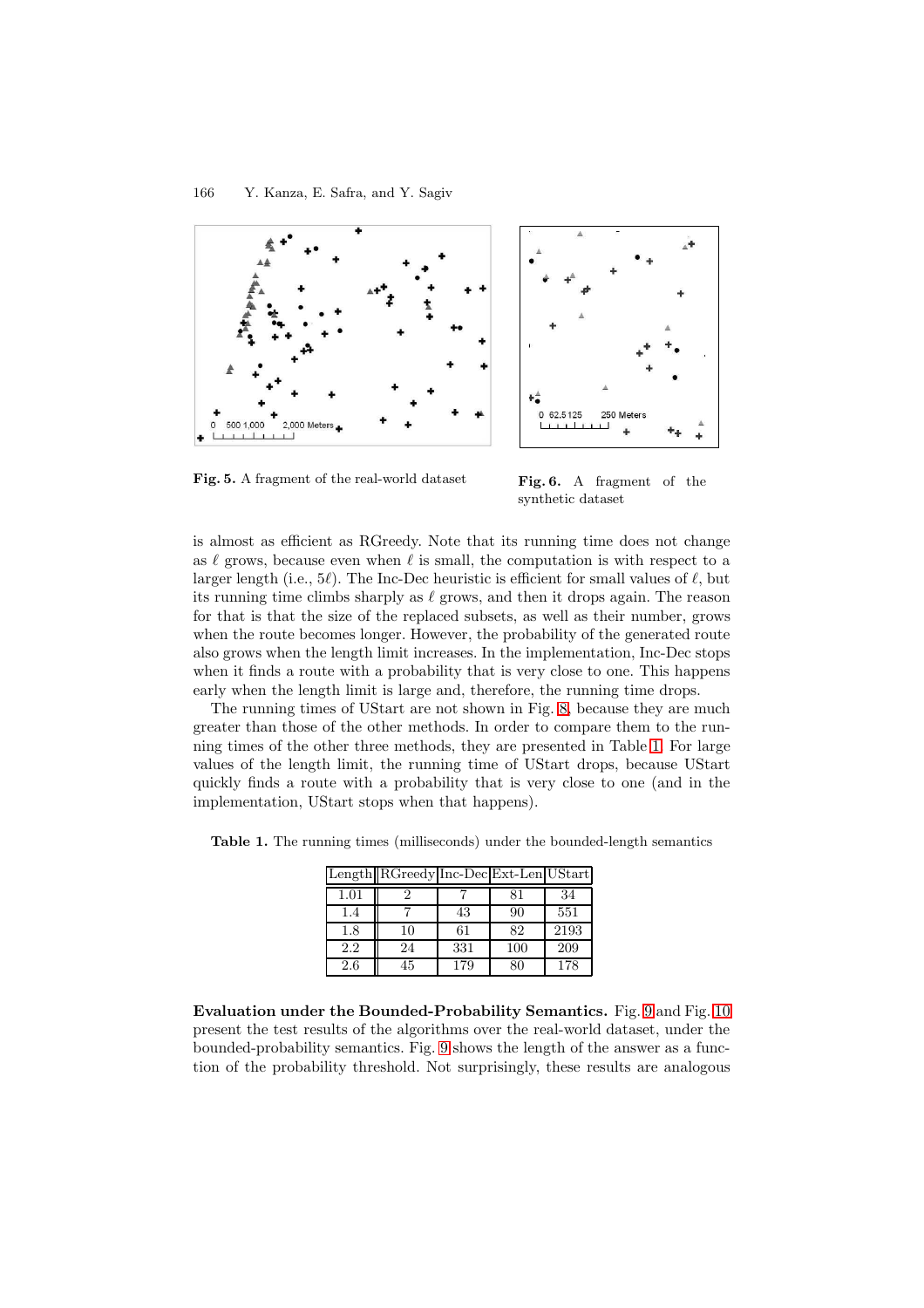



**Fig. 9.** Length versus probability bound



**Fig. 7.** Probability versus length limit **Fig. 8.** Running times (millisecond) versus length limit

<span id="page-14-1"></span><span id="page-14-0"></span>

<span id="page-14-2"></span>**Fig. 10.** Running times (millisecond) versus probability bound

to the results under the bounded-length semantics. UStart provides the best answers, Ext-Len is almost as good as UStart, while RGreedy provides the longest route among the four methods. The test results of Inc-Dec are similar to those of RGreedy for low probabilities, and similar to those of UStart for high probabilities. The reason for that is that when the probability threshold increases, the generated route becomes longer. Hence, the size and number of the replaced subsets is greater, thereby creating more opportunities for improving the route.

Fig. 10 shows the running time of each methods as a function of the probability threshold. Here, as well, the results are similar to the results under the boundedlength semantics. RGreedy is the most efficient. Ext-Len is almost as efficient as RGreedy and its running time does not change much as a function of the proba[bilit](#page-14-2)y threshold. Inc-Dec is very efficient for small and medium probability thresholds, but is very inefficient in the case of high thresholds, because it makes many iterations of replacement in this case.

#### **5.2 Tests on Synthetic Data**

In order to have control over our experiments, and for testing our methods over datasets with specific properties, we used synthetically generated datasets. In a synthetic dataset, we have control over the distribution of the locations of objects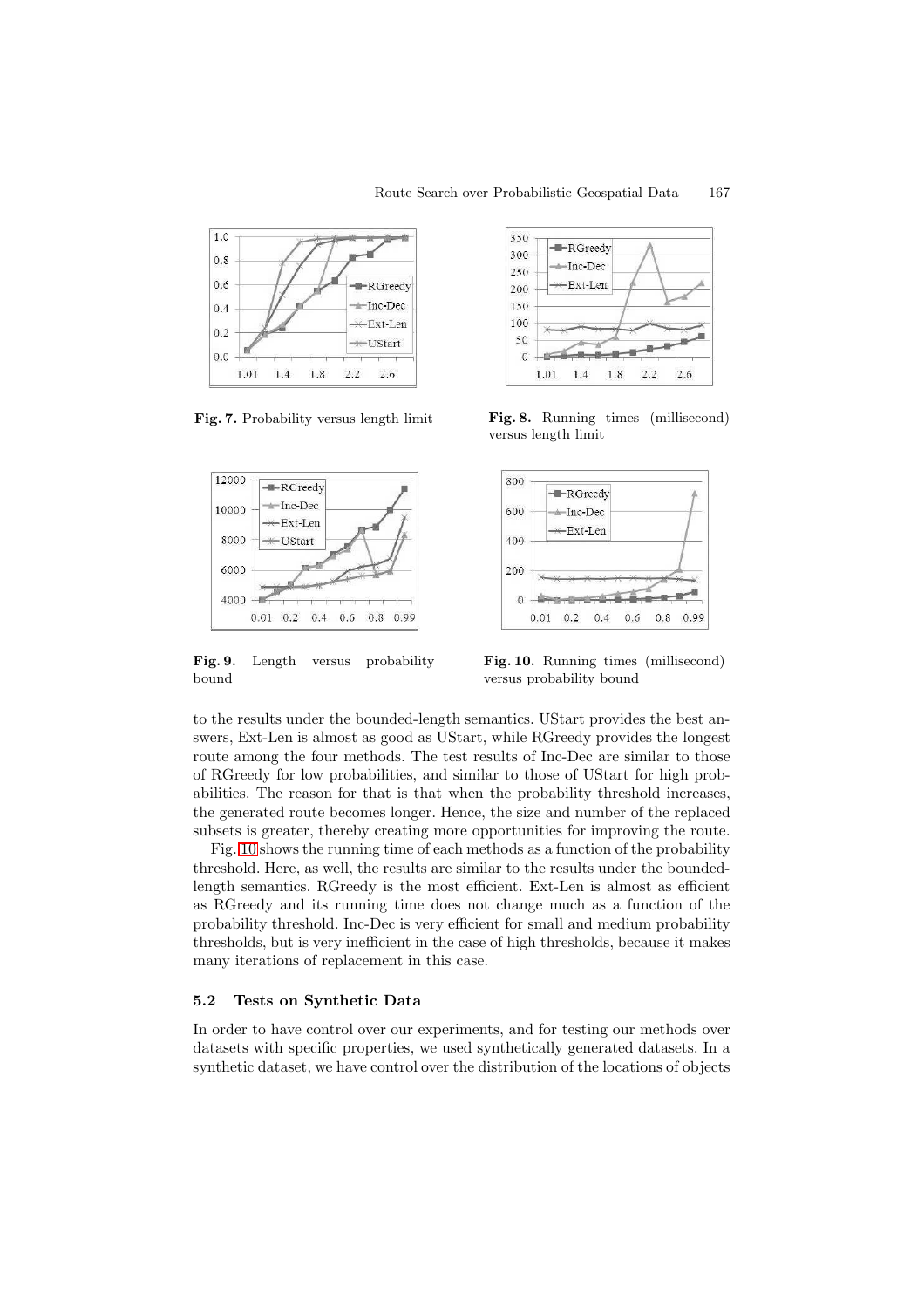

Fig. 11. Probability versus length bound



**Fig. 13.** Length versus probability bound



**Fig. 12.** Running times (milliseconds) versus length bound

<span id="page-15-1"></span><span id="page-15-0"></span>

<span id="page-15-3"></span><span id="page-15-2"></span>**Fig. 14.** Running times (milliseconds) versus probability bound

in the area of the map, the way that the objects are partitioned into sets, etc. For generating synthetic datasets, we implemented a random-dataset generator. Our generator is a two-step process. First, the objects are generated. The locations of the objects are randomly chosen according to a given distribution, in a square area. In the second step, we partition the objects into sets and a probability value is attached to each object. The partitioning of objects into sets can be uniform or according to a distribution specified by the user.

The user provides the following parameters to the dataset generator. The number of objects, the size of the square area in which the objects are located and the minimal distance between objects; for simulating search results, the user provides the distribution of object probabilities, and the distribution of the size of the sets in the partition. These parameters allow a user to generate tests with different sizes of datasets and different partitions of the datasets into sets.

We conducted experiments over several synthetically generated datasets and multiple choices of queries. We present a few, typical results. Figures 11, 12, 13 and 14 are for a particular query and a dataset of 150 objects distributed over an area of  $1300 \times 1300$  square meters (a fragment of this dataset is shown in Fig. 6). The objects in this dataset are partitioned into three types having 25, 50 and 75 objects. All the objects are in the answer to the query.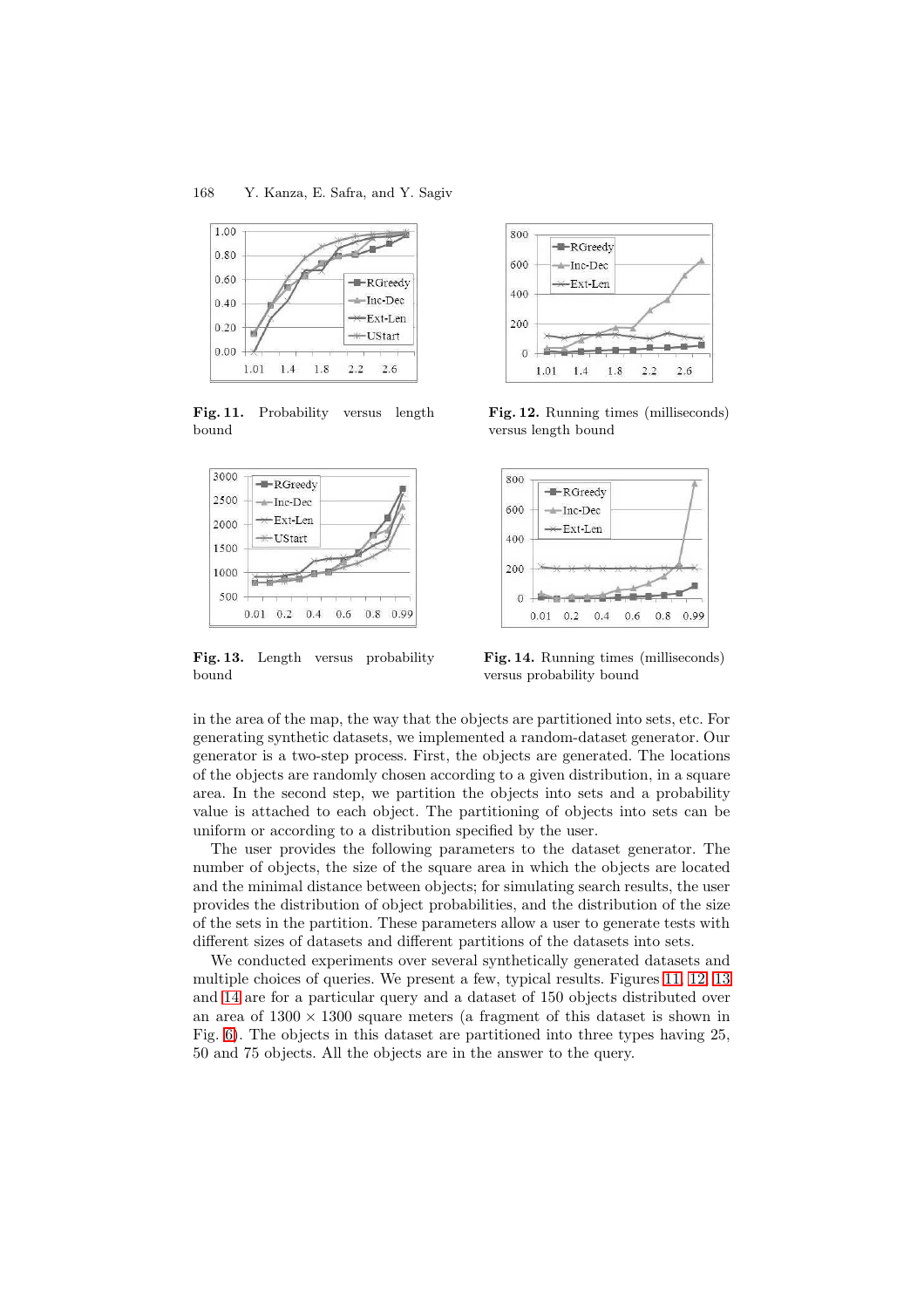

|      | Length RGreedy Inc-Dec Ext-Len UStart |      |     |       |
|------|---------------------------------------|------|-----|-------|
| 1.01 | 14                                    | 75   | 191 | 216   |
| 1.4  | 118                                   | 898  | 227 | 11333 |
| 1.8  | 159                                   | 1546 | 407 | 47521 |
| 2.2  | 216                                   | 2045 | 602 | 8965  |
| 2.6  | 282                                   | 3392 | 579 | 1858  |

**Fig. 15.** Running times (millisecond) versus length bound over large dataset

**Fig. 16.** The time for computing a route over dataset with 389 features

Fig. 11 shows the probability-of-success of the answer as a function of the length limit, under the bounded-length semantics. Fig. 12 depicts the running time as a function of the length limit, under the bounded-length semantics. The differences between the methods are not as significant as in the case of real-world data. [The](#page-15-0) reason for that is the uniform distribution of the objects in the area that is queried. Also note that the Ext-Len method u[sua](#page-15-1)lly provides answers that are almost the best, and it does so in time that is almost the shortest. However, it may fail, as can be seen in Fig. 11 when the length limit is very small. In this case, Ext-Len returns zero as the probability of success, because during the removal stage, it removes all the objects of one of the sets.

The results over the synthetic data under the bounded-probability semantics are depicted in Fig. 13 and in Fig. 14. In gen[eral](#page-15-0), the results over the synthetic data show that Inc-Dec efficiently computes good answers when the bound (of either the length or the probability) is small. For medium or large bounds, Ext-Len is efficient and provides good answers, in comparison to the other methods.

We also tested th[e sc](#page-15-2)alability of [the](#page-15-3) four heuristics. For that, we used a larger dataset with 389 objects and groups of sizes 31, 169 and 189. The results, which are summarized in Fig. 15 and Fig. 16, show that RGreedy and Ext-Len are scalable. Inc-Dec remains efficient only when the length limit is not high.

## **6 Conclusion**

<span id="page-16-0"></span>In this paper, we investigated the problem of route search over probabilistic datasets. We explained why algorithms and heuristics for non-probabilistic route search are inapplicable to probabilistic data, and then, we gave four heuristics for the problem. We showed how these heuristics can be applied under the two proposed semantics. In these heuristics, there is a tradeoff between the efficiency and the quality of the answers. Our experiments over both real-world and synthetically-generated data illustrated this tradeoff and showed that the UStart heuristic provides the best answers at the cost of a relatively long computation time. RGreedy is the most efficient method; however, usually its answers are inferior to those of the other methods. Inc-Dec provides a good tradeoff between